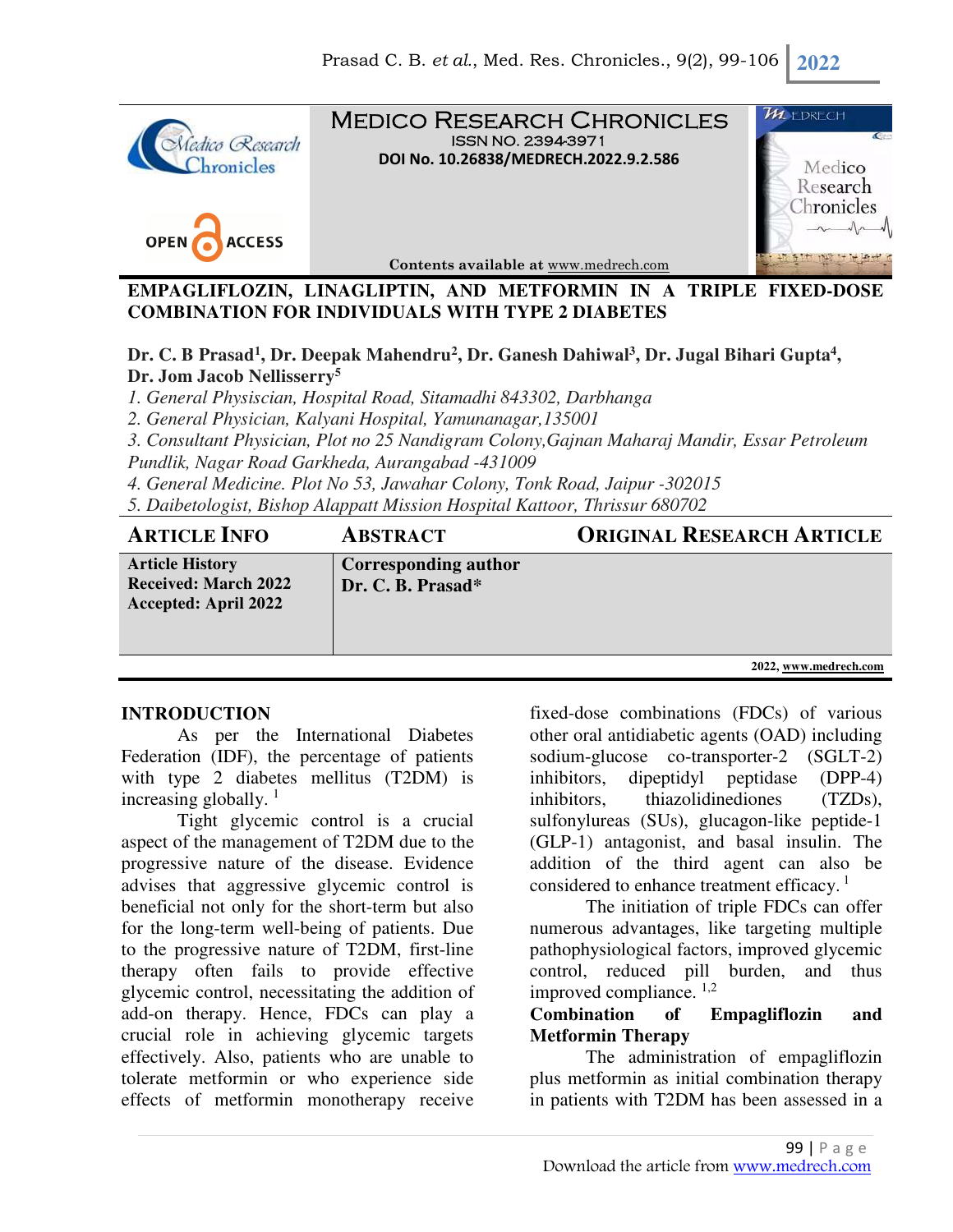dedicated clinical trial, in addition to numerous studies of empagliflozin administration as an add-on to metformin, either alone or in addition to other agents as summarized in Table  $1<sup>2</sup>$ 

The FDA approved the single-pill combination of empagliflozin, and metformin was based on pharmacokinetic analyses in healthy subjects that compared the single-pill combination with coadministration of individual tablets of empagliflozin and metformin.<sup>2</sup>

In a phase 3 study, the efficacy and safety of initial combination therapy was assessed versus the monotherapies in drugnaïve patients with HbA1c >7.5% to  $\leq$ 12.0%. At week 24, adjusted mean reductions in HbA1c from baseline were significantly greater for patients receiving empagliflozin/metformin twice daily compared to those receiving either empagliflozin once daily  $(P < .001)$  or metformin twice daily  $(P < .01)$ . At week 24,

significantly greater proportions of patients treated with combination therapy reached HbA1c <7.0% versus patients who received either agent alone  $(P < .05$  for all comparisons). The reduction in adjusted mean body weight from baseline to week 24 in the empagliflozin/metformin groups was greater than that achieved with either agent alone (*P* < .001 for all combination groups vs both metformin dose groups). Additionally, empagliflozin/metformin significantly reduced both systolic BP (SBP) and diastolic BP (DBP) versus metformin alone (adjusted mean differences in changes from baseline for the combination vs metformin alone: −2.8 to −4.0 mm Hg for SBP and −1.9 to −2.3 mm Hg for DBP; all comparisons  $P < .05$ ), but not compared with empagliflozin alone. Hence, combination therapy was well tolerated, and the improvements in glycemic control vs monotherapies were achieved without significant increases in the risk of hypoglycemia. <sup>3</sup>



**Figure 1 :** Change in HbA1c from Baseline to week 24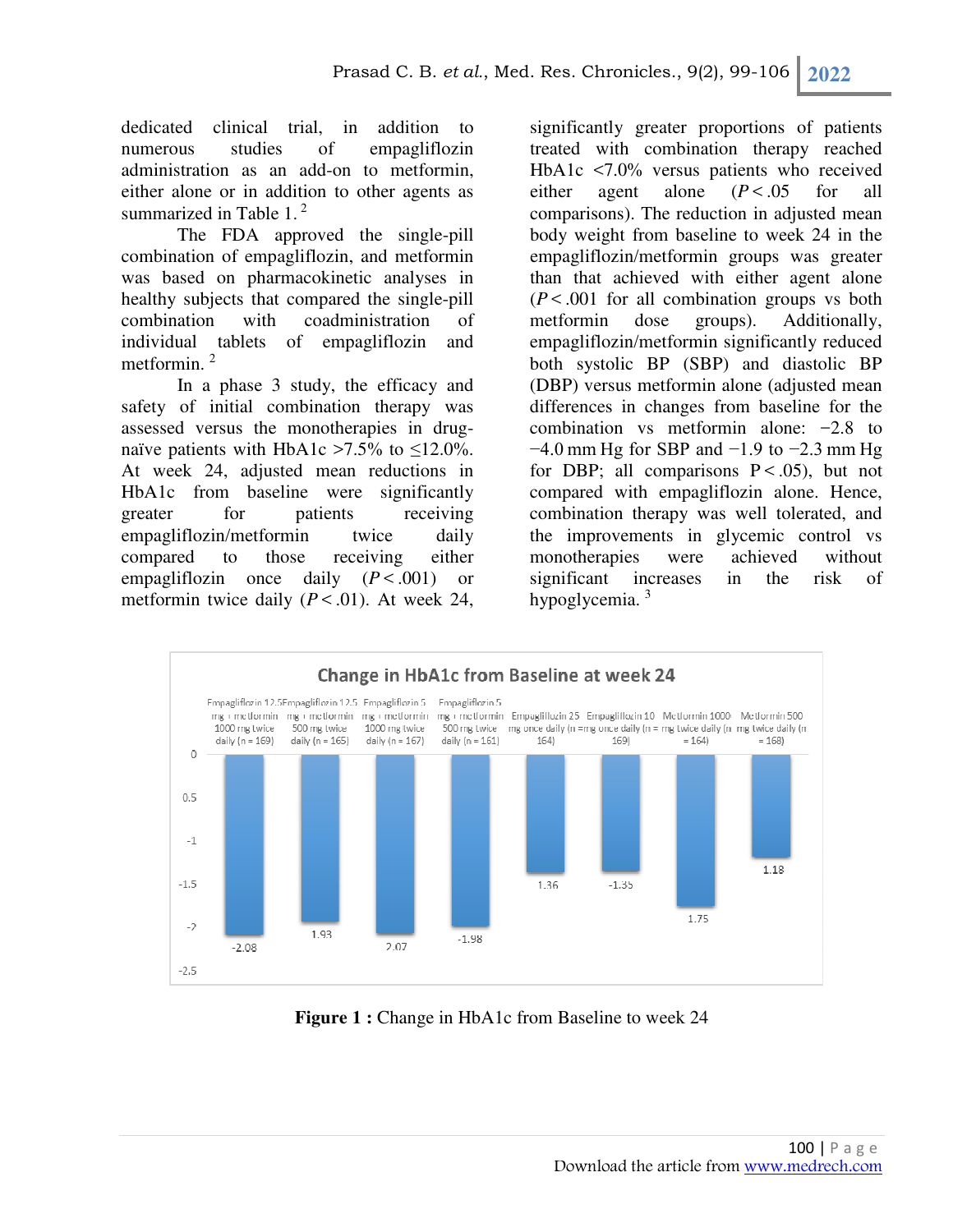### **Combination of Linagliptin and Metformin**

1-year randomised, double-blind study that was the extension of a 6-month randomised controlled trial was carried out, in adults with type 2 diabetes in which patients received one of six treatment regimens (linagliptin 2.5 mg plus metformin 500 mg bid, linagliptin 2.5 mg plus metformin mg 1000 bid, metformin 1000 mg bid, metformin 500 mg bid, linagliptin 5 mg qd or placebo). In the extension, patients in the first three treatment groups continued their regimen (non-switched group,  $n = 333$ ) whereas the metformin 500 mg bid, linagliptin 5 mg qd, and placebo groups were re-randomized to one of the three continuing regimens (switched group,  $n = 233$ ).  $4^{-1}$ 

All three non-switched groups maintained reductions in glycosylated haemoglobin (HbA1c; mean  $\pm$  standard deviation reductions across the 1.5-year period: linagliptin 2.5 + metformin 1000 bid, –  $1.63 \pm 1.05\%$ ; linagliptin  $2.5 +$  metformin 500 bid,  $-1.32 \pm 1.06\%$ ; metformin 1000 bid,  $1.25 \pm 0.91\%$  while the switched groups reported additional HbA1c reductions. During the extension, there were no clinically meaningful changes in body weight in any group. Adverse event rates were similar between groups, with most events being mild or moderate, and the incidence of investigatordefined hypoglycemia was low, with no severe events.<sup>4</sup>



**Figure 2** : Mean change in HbA1c in the non-switched set. Bid, twice daily; lina, linagliptin; met, metformin; SE, standard error.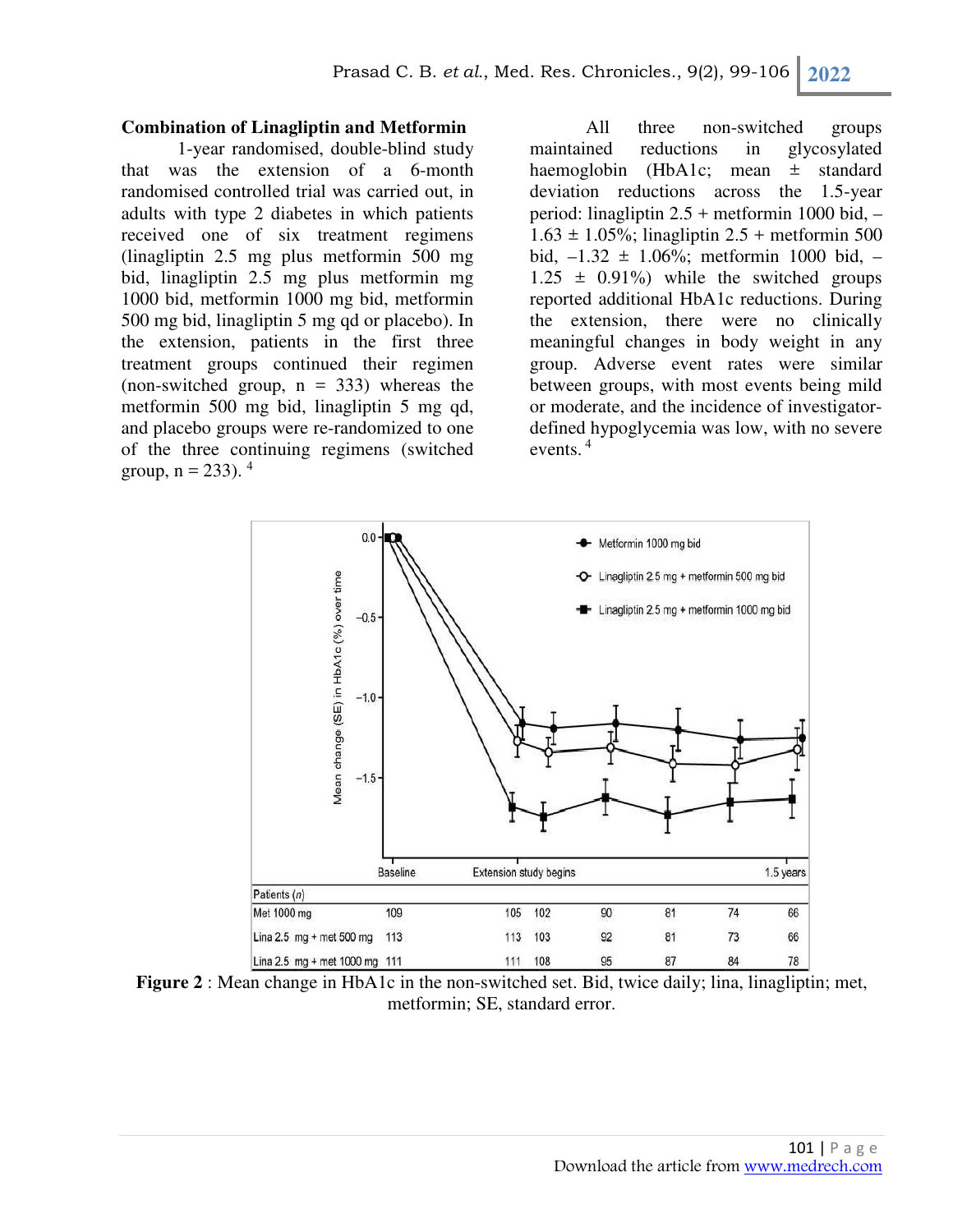

**Figure 3:** Mean change in HbA1c at week 54 by baseline HbA1c in the non-switched set. Bid, twice daily; SE, standard error.

Hence, initial combination of linagliptin and metformin was well tolerated over the 1-year extension period, with low risk of hypoglycaemia, as well as improved glycaemic control vs. metformin alone. <sup>4</sup> Initial combination therapy may be beneficial in treating T2DM, as it targets the numerous pathophysiologic defects early. In a 24-week study, 791 patients were randomized to one of the six treatment regimens: (1) linagliptin 2.5 mg plus metformin 500 mg BID, (2) linagliptin 2.5 mg BID plus metformin 1000 mg BID, (3) metformin 1000 mg BID,

(4) metformin 500 mg BID, (5) linagliptin 5 mg QD, or (6) placebo. Mean placebocorrected reductions in HbA1c were -1.7%  $($ linagliptin + high-dose metformin $)$ , -1.3%  $($ linagliptin + low-dose metformin),  $-1.2\%$ (high-dose metformin), -0.8% (low-dose metformin), and -0.6% (linagliptin). Hence, initial combination therapy with linagliptin plus metformin was superior to metformin or linagliptin monotherapy with respect to efficacy and had a comparable safety profile. Subgroup analyses of placebo-corrected HbA1c change by baseline HbA1c.<sup>5</sup>

**Table 1**. Adjusted placebo-corrected mean change in HbA1c at week 24 by hba1c category at baseline in randomized patients and open-label arm patients

| HbA <sub>1c</sub>  |                        | MEAN CHANGE IN HbA, % (n)       |                           |                                   |                                           |                           |
|--------------------|------------------------|---------------------------------|---------------------------|-----------------------------------|-------------------------------------------|---------------------------|
|                    | <b>LINA</b><br>5 mg QD | <b>MET</b><br><b>500 mg BID</b> | <b>MET</b><br>1000 mg BID | LINA 2.5 $mq +$<br>MET 500 mg BID | LINA 2.5 $mg +$<br><b>MET 1000 mg BID</b> | <b>OPEN-LABEL</b><br>ARM* |
| < 8.5%             | $-0.37(66)$            | $-0.75(68)$                     | $-1.01(74)$               | $-1.18(63)$                       | $-1.47(66)$                               | ÷                         |
| $8.5\%$ to $<$ 11% | $-0.77(69)$            | $-0.78(73)$                     | $-1.37(64)$               | $-1.49(74)$                       | $-1.93(74)$                               | Corp.                     |
| $\geq 11\%$        | -                      | $\frac{1}{2}$                   | ÷.                        | $\sim$                            | $\overline{\phantom{a}}$                  | $-3.7(66)$                |

Notes: \*Patients in the open-label arm were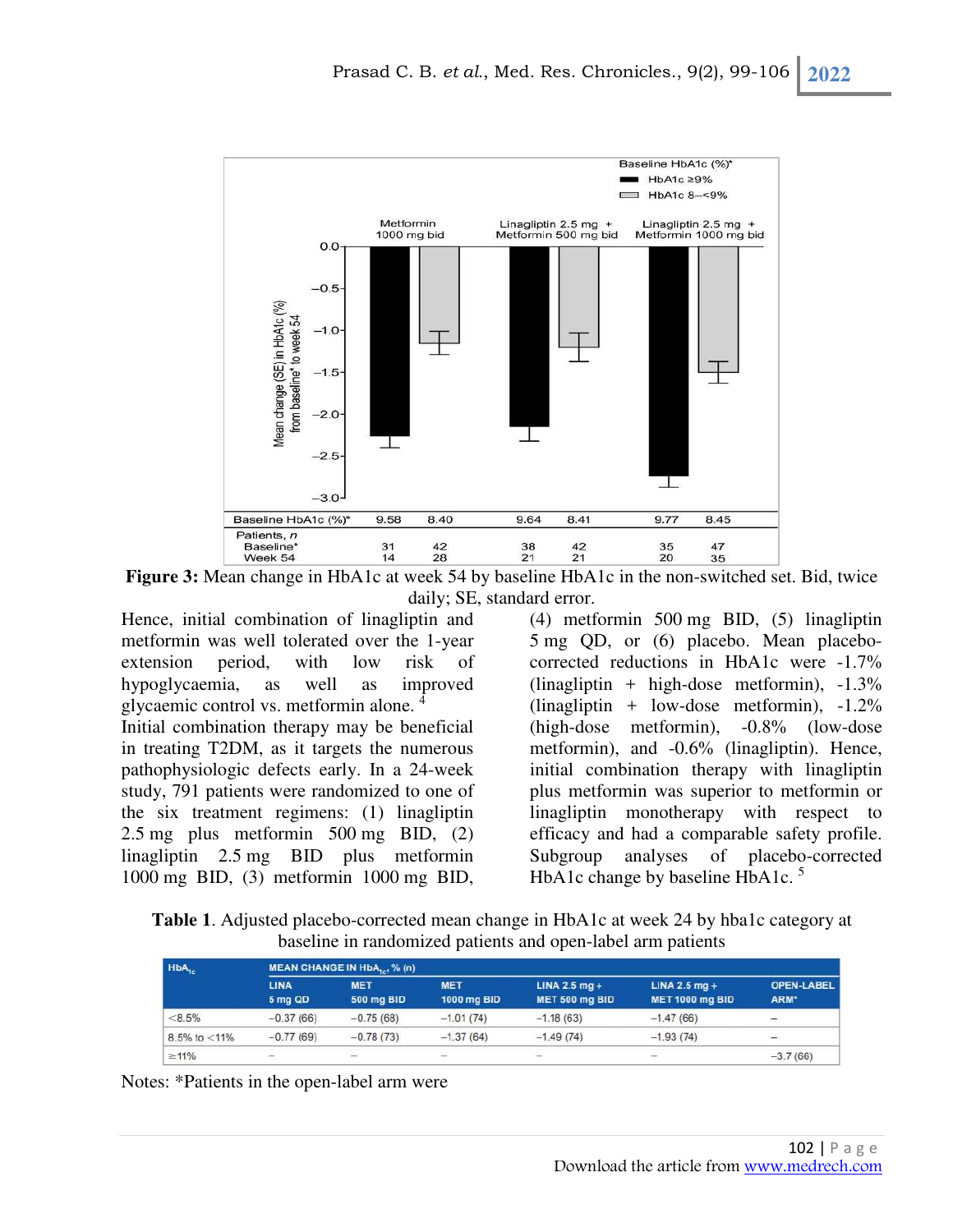treated with linagliptin 2.5 mg + metformin 1000 mg BID: observed cases (n = 48). Abbreviations: bid, twice daily; hba1c, glycated hemoglobin; lina, linagliptin; Met, metformin; Qd, once daily

**Triple fixed-dose combination empagliflozin, linagliptin, and metformin for patients with type 2 diabetes** 

A new FDC of extended-release metformin (metformin XR) plus an SGLT2 inhibitor, empagliflozin, and a DPP-4 inhibitor, linagliptin, has recently been assessed and approved by the FDA for the treatment of T2D. These agents are desirable choices for patients needing glucose lowering with multiple agents, in line with recommended treatment options for treatment intensification for T2DM.  $\frac{1}{2}$ 

Two recently completed studies evaluated the bioequivalence of the highest and lowest doses of the FDC tablets in relation to the corresponding free combinations of tablets. Studies have previously been published to demonstrate the safety and efficacy of the combination of empagliflozin,

linagliptin, and metformin in patients with  $T2DM<sup>6</sup>$ 

Two randomized, open-label, two-way crossover studies were conducted in healthy adults compared: 2 FDC tablets of empagliflozin 5 mg/linagliptin 2.5 mg/metformin XR 1000 mg (Study 1;  $N = 30$ ), 1 FDC tablet of empagliflozin 25 mg/linagliptin 5 mg/metformin XR 1000 mg (Study 2;  $N = 30$ ) versus corresponding dose of free combinations. Subjects received study medication under fed conditions; washout was  $\geq$ 35 days between treatments.<sup>6</sup>

The studies reported that the evaluated doses of empagliflozin/linagliptin/metformin XR FDC tablets were bioequivalent to the corresponding free combinations. Based on these two bioequivalence studies and existing phase 3 data, the FDA has recently approved this triple FDC to improve glycemic control in adults with  $T2D<sup>6</sup>$ 

Four different tablet strengths of the FDC tablet have recently been approved by the FDA (January 2020).

|  |  | Table 2. Approved doses of FDCs of empagliflozin/linagliptin/metformin XR |
|--|--|---------------------------------------------------------------------------|
|--|--|---------------------------------------------------------------------------|

| FDC Empagliflozin Linagliptin |     | Metformin<br>XR | Recommended<br>administration |
|-------------------------------|-----|-----------------|-------------------------------|
|                               |     | 1000            | One tablet daily              |
| 12.5                          | 2.5 | 1000            | Two tablets daily             |
| 10                            |     | 1000            | One tablet daily              |
|                               | 2.5 | 1000            | Two tablets daily             |

FDC = fixed-dose combination.

A study of 333 patients with T2D evaluated empagliflozin as add-on therapy to linagliptin plus metformin over 24 weeks. Participants with inadequate glycemic control on metformin plus open-label linagliptin for 16 weeks were randomized to receive an FDC of empagliflozin 10 mg/linagliptin 5 mg, an FDC of empagliflozin 25 mg/linagliptin 5 mg,

or placebo/ linagliptin 5 mg, as add-on therapy to metformin. The addition of either dose of the FDC of empagliflozin/linagliptin to metformin was associated with significant improvements ( $p < 0.001$ ) from baseline in HbA1c at Week 24 compared with those who received placebo/linagliptin plus metformin, and the treatment was well tolerated.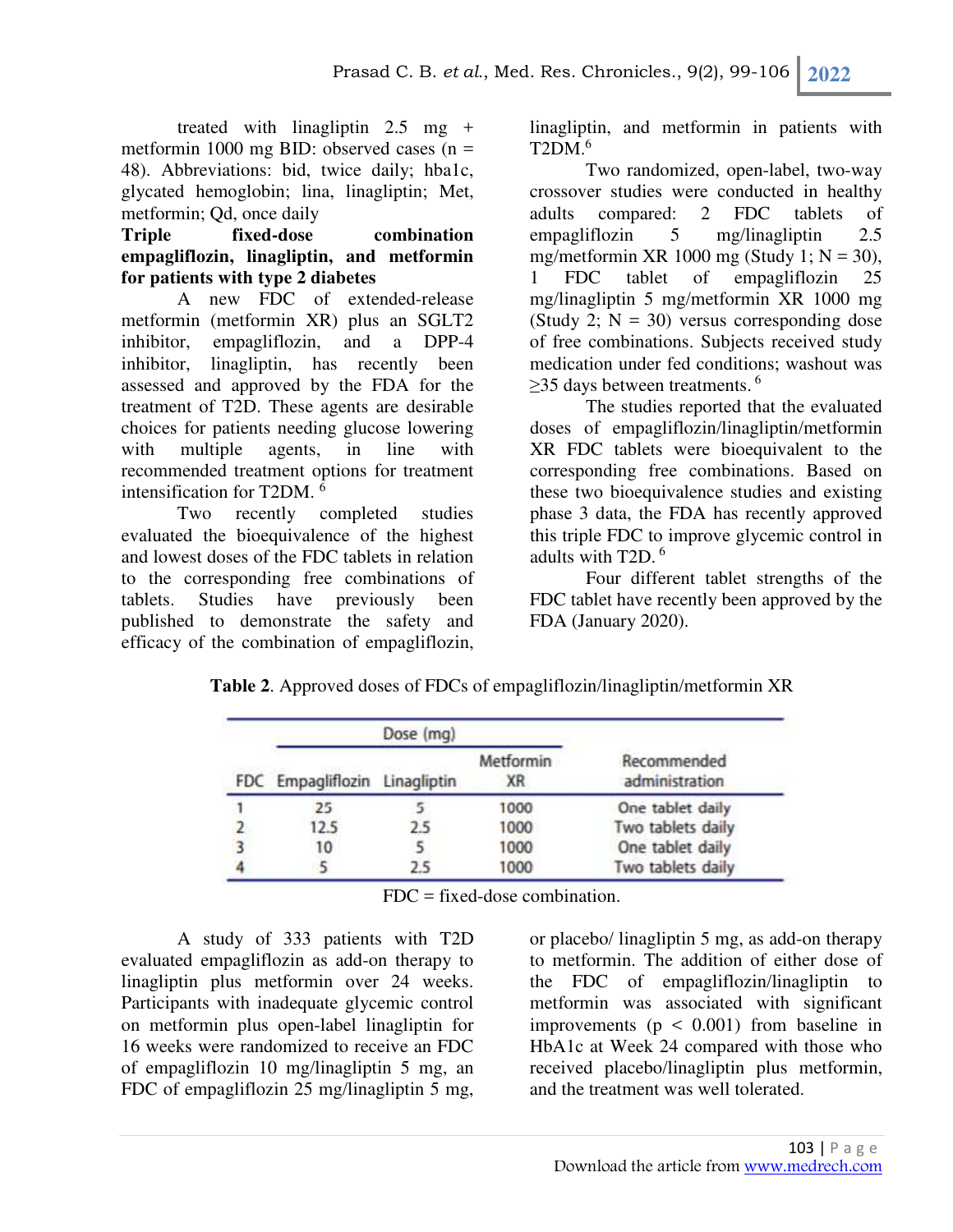At week 24, empagliflozin significantly reduced HbA1c (mean baseline 7.96–7.97% [63–64 mmol/mol]) compared to placebo; the adjusted mean differences in the change from baseline with empagliflozin 10 and 25 mg versus placebo were −0.79% (95% CI  $-1.02$ ,  $-0.55$ )  $(-8.63$  mmol/mol  $[-11.20,$  $-6.07$  mmol/mol]) and  $-0.70\%$  (95% CI  $-0.93$ ,

mmol/mol]), respectively (both  $P < 0.001$ ). Fasting plasma glucose and weight were significantly reduced in both empagliflozin groups compared to placebo  $(P < 0.001$  for all comparisons). More patients receiving placebo than empagliflozin 10 and 25 mg demonstrated adverse events during doubleblind treatment (68.2%, 55.4%, and 51.8%,



□Placebo **■Empagliflozin 10 mg SEmpagliflozin 25 mg** 

**Figure 4**: Efficacy parameters: HbA1c. A: Change from baseline in HbA1c at week 24 (MMRM in FAS using OC). B: Patients with HbA1c  $\geq$ 7.0% ( $\geq$ 53 mmol/mol) at baseline who reached HbA1c <7.0% (<53 mmol/mol) at week 24 (logistic regression analysis in FAS using non-completers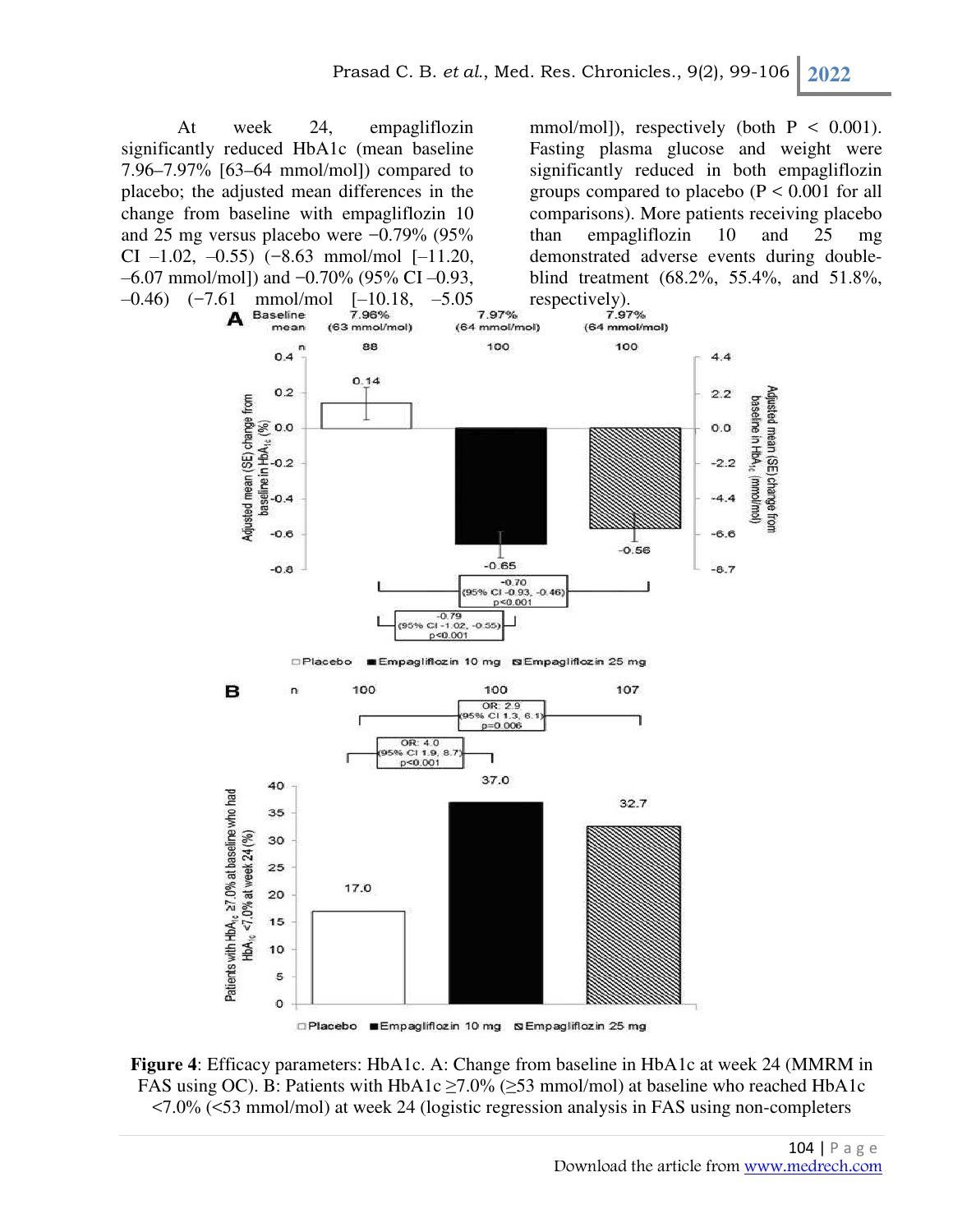considered failure). Data are adjusted mean  $\pm$  SE or percentage. n, number of patients with data at week 24. Treatment differences and odds ratios (ORs) are presented as empagliflozin compared with placebo.



**Figure 5** : HbA1c over time (mixed-model repeated measures (MMRM) in full analysis sets (FAS) using observed cases (OC)). \*Data are adjusted mean  $\pm$  SE, except for linagliptin open-label data, which are unadjusted mean. n, number of patients with data at week 24. Hence, empagliflozin treatment for 24 weeks improved glycemic control as well as weight versus placebo as an add-on to linagliptin 5 mg and metformin and was well tolerated.

## **SUMMARY**

The triple FDC may be an apt option across a range of patients, including those with established ASCVD or indicators of high risk, established Heart Failure, or Chronic Kidney Disease due to the tolerability of the combination in addition to the potential benefits of empagliflozin on CV and renal outcomes, and no increased risk of heart failure with either agent. Patients with T2D may be at risk of nonadherence due to the complexity of treatment with multiple medications for the condition, in addition to the need for treatments for comorbid conditions, and the requirement for self-care activities (i.e., diet, exercise, foot care, blood glucose monitoring), the use of an FDC therapy could simplify individual treatment regimens for T2D and reduce the risk of nonadherence. Hence, this approach has the potential to increase the number of patients adhering to treatment and achieving their glycemic targets, which could translate into a lower long-term risk of complications of T2D, including micro-and macrovascular disease. **REFERENCES** 

# 1. Kalra S, Das AK, Priya G, Ghosh S, Mehrotra RN, Das S, et al. Fixed-dose combination in the management of type 2 diabetes mellitus: Expert opinion from an international panel. J Family Med Prim Care 2020; 9:5450-7.

- 2. Böhm AK, Schneider U, Aberle J, Stargardt T. Regimen simplification and medication adherence: Fixed-dose versus loose-dose combination therapy for type 2 diabetes. PLoS One. 2021;16(5):e0250993. Published 2021 May 4. doi: 10.1371/journal.pone.0250993
- 3. Goldman JD. Combination of Empagliflozin and Metformin Therapy: